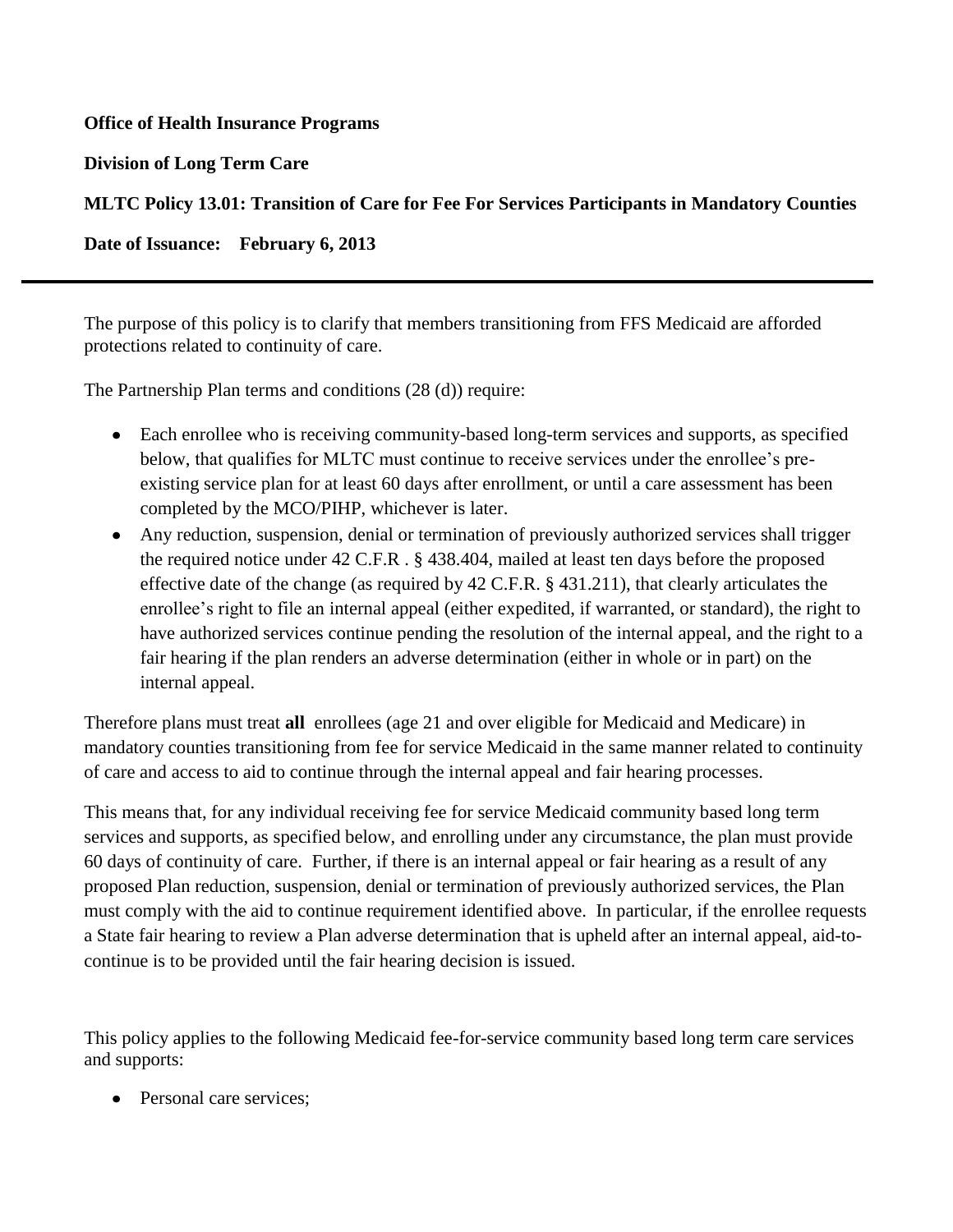- Consumer directed personal assistance;
- Home health services;
- Private duty nursing; and
- Adult day health care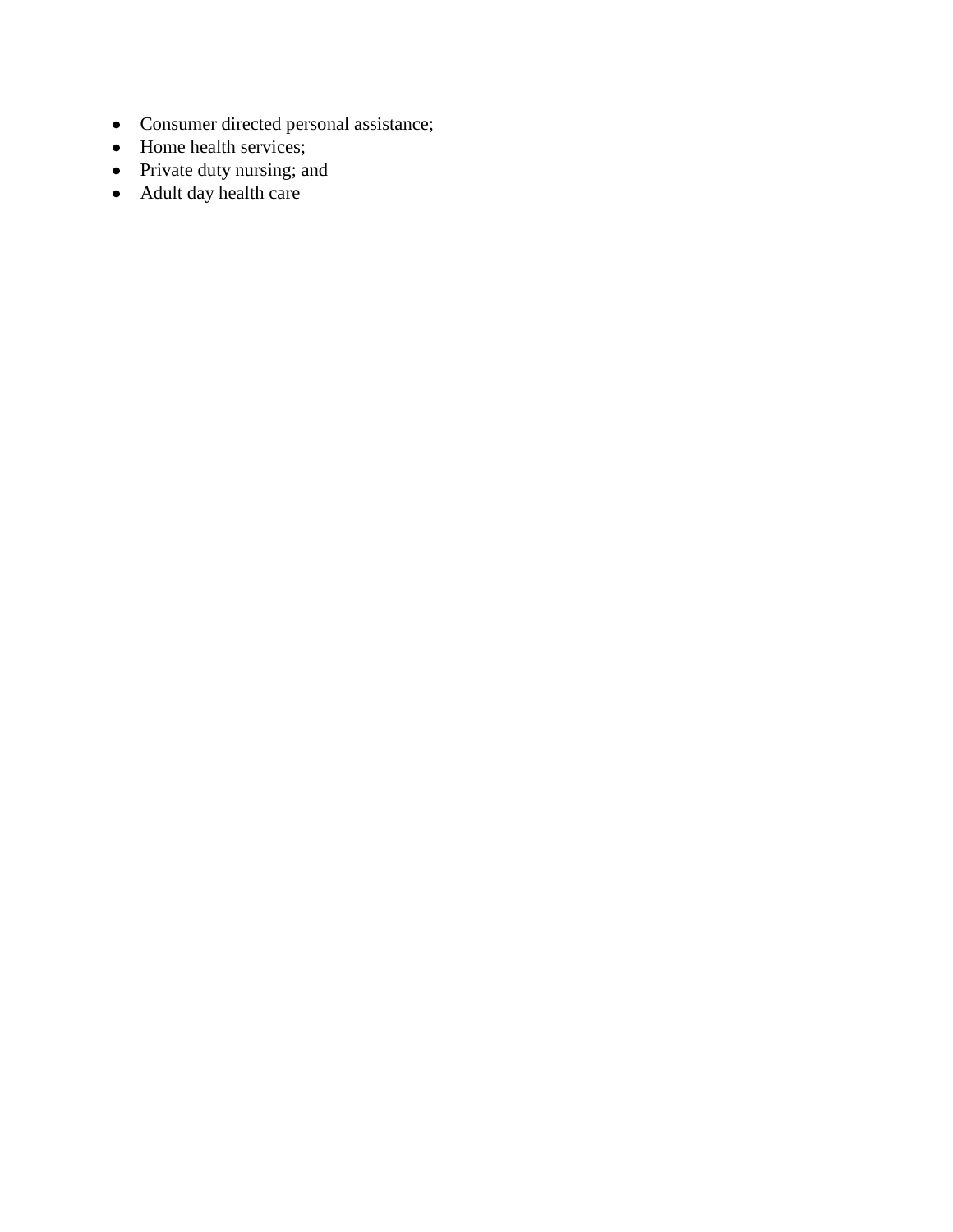# **NOTICE OF ACTION**

# **SAMPLE**

#### **Member Information**

| <b>First Name</b> | Last Name | Member ID# |
|-------------------|-----------|------------|
|                   |           |            |
|                   |           |            |
| Address           |           | Tel. No.   |
|                   |           |            |
|                   |           |            |

Dear :

We are writing to tell you about changes we plan to make in your Medicaid home care and other longterm care services, and about your right to request an appeal if you do not agree with the changes to your services.

Because of a change in State law, our Managed Long Term Care plan took over the job of approving and managing all of your Medicaid long term care services, including home care.

We are required to continue, for 60 days, the long term care services that you were approved to receive immediately prior to your enrollment in our Managed Long Term Care Plan.

#### **WE INTEND TO CHANGE YOUR SERVICES AS FOLLOWS:**

| Change your:                             | From | To: |
|------------------------------------------|------|-----|
| The reason we are making this change is: |      |     |
|                                          |      |     |

\_\_\_\_\_\_\_\_\_\_\_\_\_\_\_\_\_\_\_\_\_\_\_\_\_\_\_\_\_\_\_\_\_\_\_\_\_\_\_\_\_\_\_\_\_\_\_\_\_\_\_\_\_\_\_\_\_\_\_\_\_\_\_\_\_\_\_\_\_\_\_\_\_\_\_\_\_\_\_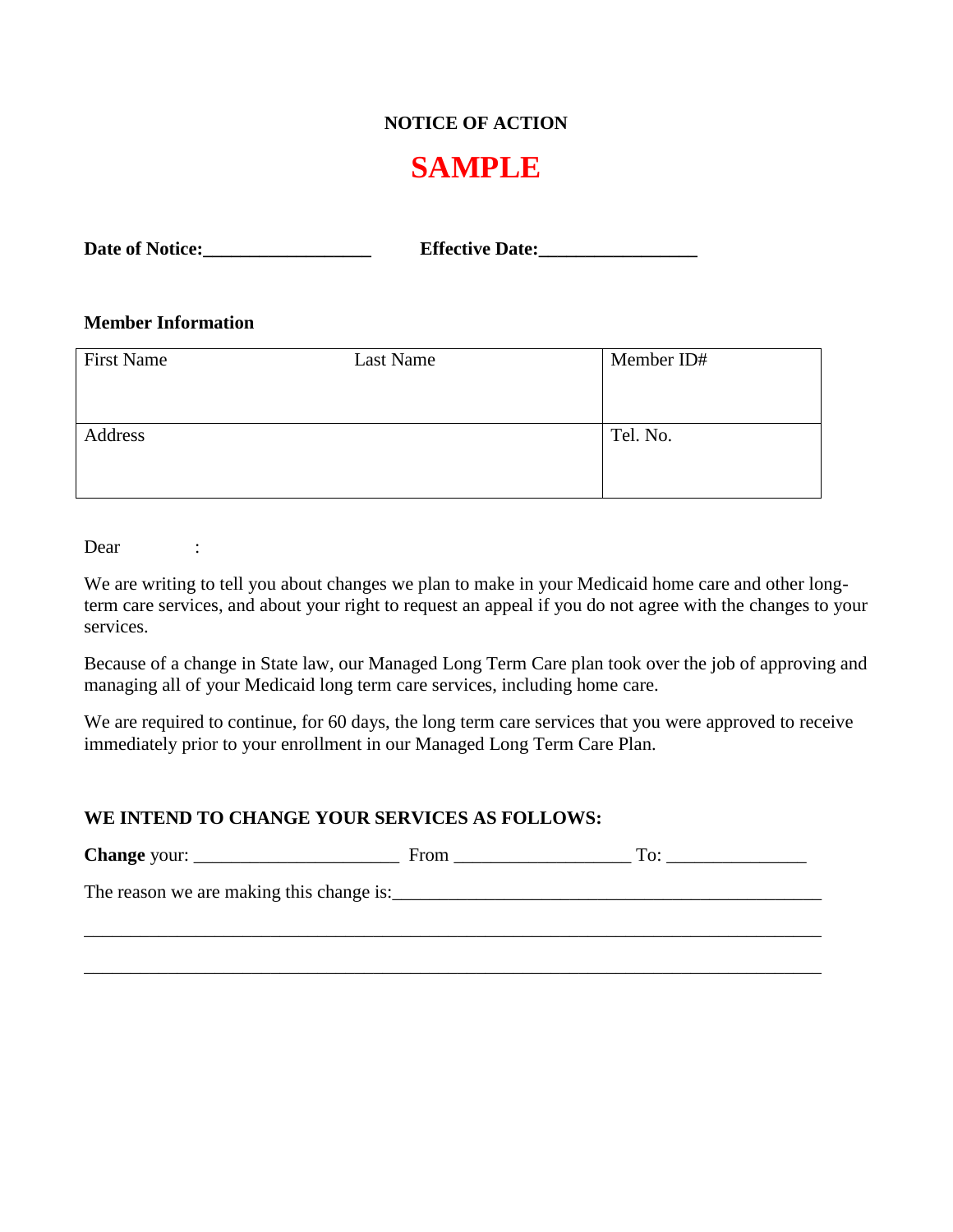## **WE INTEND TO DISCONTINUE YOUR SERVICES AS FOLLOWS:**

**Discontinue** your: \_\_\_\_\_\_\_\_\_\_\_\_\_\_\_\_\_\_\_\_\_\_\_\_\_\_\_\_\_\_\_\_\_\_\_\_\_\_\_\_\_\_\_\_\_\_\_\_\_\_\_\_\_\_\_\_\_\_\_\_\_

The reason we are making this change is:\_\_\_\_\_\_\_\_\_\_\_\_\_\_\_\_\_\_\_\_\_\_\_\_\_\_\_\_\_\_\_\_\_\_\_\_\_\_\_\_\_\_\_\_\_\_

## **YOUR RIGHT TO REQUEST AN APPEAL**

\_\_\_\_\_\_\_\_\_\_\_\_\_\_\_\_\_\_\_\_\_\_\_\_\_\_\_\_\_\_\_\_\_\_\_\_\_\_\_\_\_\_\_\_\_\_\_\_\_\_\_\_\_\_\_\_\_\_\_\_\_\_\_\_\_\_\_\_\_\_\_\_\_\_\_\_\_\_\_

If you do not agree with an action that we take, you may appeal. **You should not request a fair hearing at this time** – You must first request an **Internal Appeal within** our plan. This means that we review the reason for our action to decide if we were correct. If the result of the Internal Appeal is unfavorable to you, we will send you a letter explaining how to

request a fair hearing.

**HOW TO REQUEST AN INTERNAL APPEAL** –You can file an appeal with the plan by:

- **1) Telephone :**
- **2) Mail :**

**WHEN to request an Internal Appeal –** You must file your appeal request within **45 calendar days** of the date on this letter**, but if you want your current services to continue unchanged** 

**while the internal appeal is held and decided (called "Aid Continuing ") you must request the Internal Appeal no later than 10 days from this mailing.** 

• You may request an "expedited" internal appeal if you or your provider feel that a serious problem to your health or life could result if your appeal is not decided quickly. Expedited appeals are decided within 2 days of the date that the plan receives your appeal request and all information needed. If we do not think your condition needs a fast decision, we may treat your appeal as a standard appeal. We must decide standard appeals within 30 days of the day the appeal is received unless an extension is requested or more information is needed.